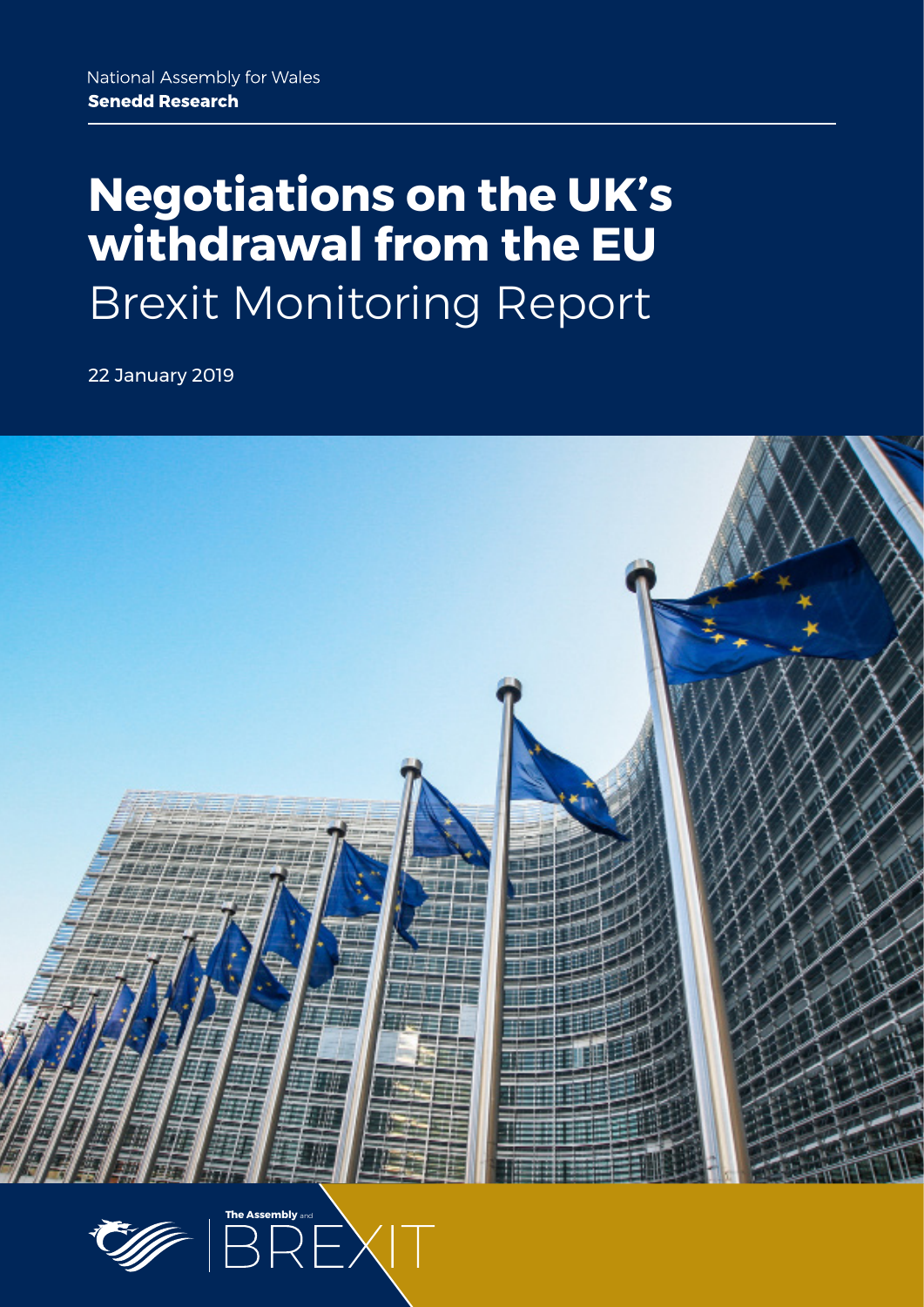

The National Assembly for Wales is the democratically elected body that represents the interests of Wales and its people, makes laws for Wales, agrees Welsh taxes and holds the Welsh Government to account.

#### **© National Assembly for Wales Commission Copyright 2019**

The text of this document may be reproduced free of charge in any format or medium providing that it is reproduced accurately and not used in a misleading or derogatory context. The material must be acknowledged as copyright of the National Assembly for Wales Commission and the title of the document specified.

# **Negotiations on the UK's withdrawal from the EU** Brexit Monitoring Report

22 January 2018

An electronic copy of this document can be found on the National Assembly website: **www.assembly.wales**

Copies of this document can also be obtained in accessible formats including Braille, large print, audio or hard copy from:

**National Assembly for Wales Cardiff Bay CF99 1NA**

Tel: **0300 200 6307** Email: **[GarethDavid.Thomas@assembly.wales](mailto:GarethDavid.Thomas%40assembly.wales?subject=)** Twitter: **[@SeneddResearch](http://www.twitter.com/@SeneddResearch)** Blog: **[SeneddResearch.blog](http://SeneddResearch.blog)**

#### **Authors:**

Nigel Barwise, Peter Hill, Gareth Thomas, Megan Tomlinson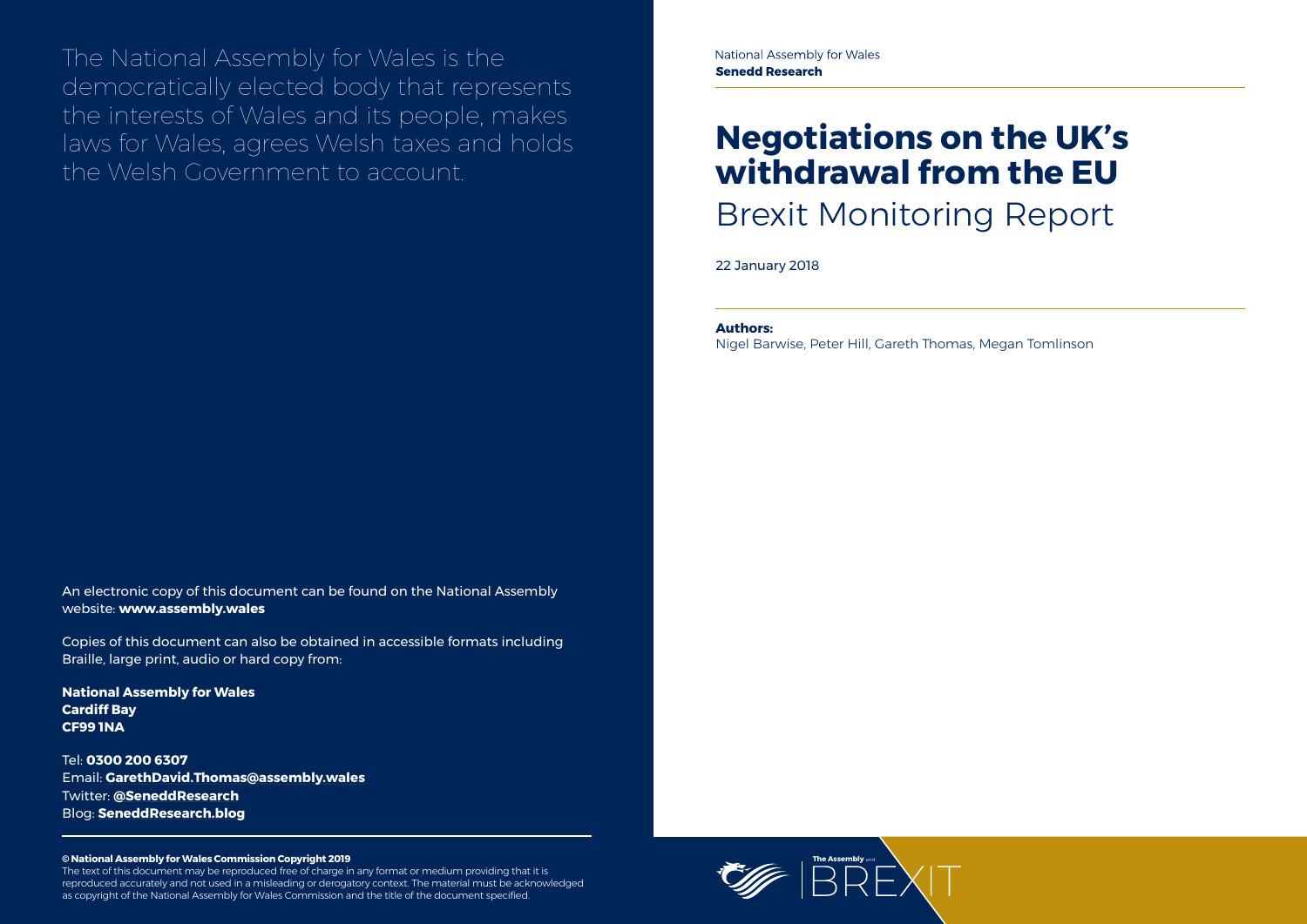## **Contents**

**3. [Next steps following the meaningful vote.................................12](#page-8-0)**

### **4. [Other areas of interest to the External Affairs Committee](#page-9-0) ..14**

**[5.Welsh Government response..........................................................16](#page-10-0)**

## 1. Introduction

This report provides an update on developments relating to the Article 50 Negotiations on the UK's withdrawal from the EU since 19 December 2018. This paper provides:

- A summary of the latest developments in the negotiations and the related UK legislation;
- An analysis of the key issues of interest to the External Affairs and Additional Legislation Committee (the Committee); and
- A summary of the Welsh Government's response to the latest developments.

- I In the House of Commons on 19 December there was an emergency debate on **[Leaving the EU: No Deal](https://hansard.parliament.uk/commons/2018-12-19/debates/1C2F4787-3C67-4824-8D9C-702216D090A9/LeavingTheEUNoDeal)**.
- **On 19 December the [First Minister of Scotland, Nicola Sturgeon, said](https://www.gov.scot/news/brexit-talks-3/)** that "the UK Government should move to extend the Article 50 process, to allow time for alternatives to be found to the Prime Minister's proposed Brexit deal and a nodeal outcome".
- On 19 December the European Commission issued its 'no deal' document, **[Implementing the Commission's Contingency Action Plan](https://ec.europa.eu/info/sites/info/files/com-2018-890-final.pdf)**. After setting out general principles it outlines citizens' rights to stay and social security coordination, financial services, air transport, road haulage, customs and goods export, EU climate policy, and the Northern Ireland peace programmes.
- Also on 19 December, the Irish Government published its Contingency Action Plan – **[Preparing for the withdrawal of the United Kingdom from the](https://merrionstreet.ie/MerrionStreet/en/News-Room/Releases/No_Deal_Brexit_Contingency_Plan.pdf)  [European Union on 29 March 2019](https://merrionstreet.ie/MerrionStreet/en/News-Room/Releases/No_Deal_Brexit_Contingency_Plan.pdf)**.
- On 20 December the Northern Ireland Affairs Committee welcomed the UK Government's commitment (**[Government Response](https://publications.parliament.uk/pa/cm201719/cmselect/cmniaf/1847/184702.htm)** to 'Brexit and Agriculture in Northern Ireland') not to immediately impose additional checks on imports of agricultural products in the event of a no deal Brexit, but **[stressed that](https://www.parliament.uk/business/committees/committees-a-z/commons-select/northern-ireland-affairs-committee/news-parliament-2017/brexit-and-agriculture-government-response-17-19/)  [cooperation from the EU is now essential](https://www.parliament.uk/business/committees/committees-a-z/commons-select/northern-ireland-affairs-committee/news-parliament-2017/brexit-and-agriculture-government-response-17-19/)**.
- **On 21 December the UK Government issued an update on its preparations for [a 'no deal' scenario](https://www.gov.uk/government/publications/uk-governments-preparations-for-a-no-deal-scenario/uk-governments-preparations-for-a-no-deal-scenario)**.

### Summary of developments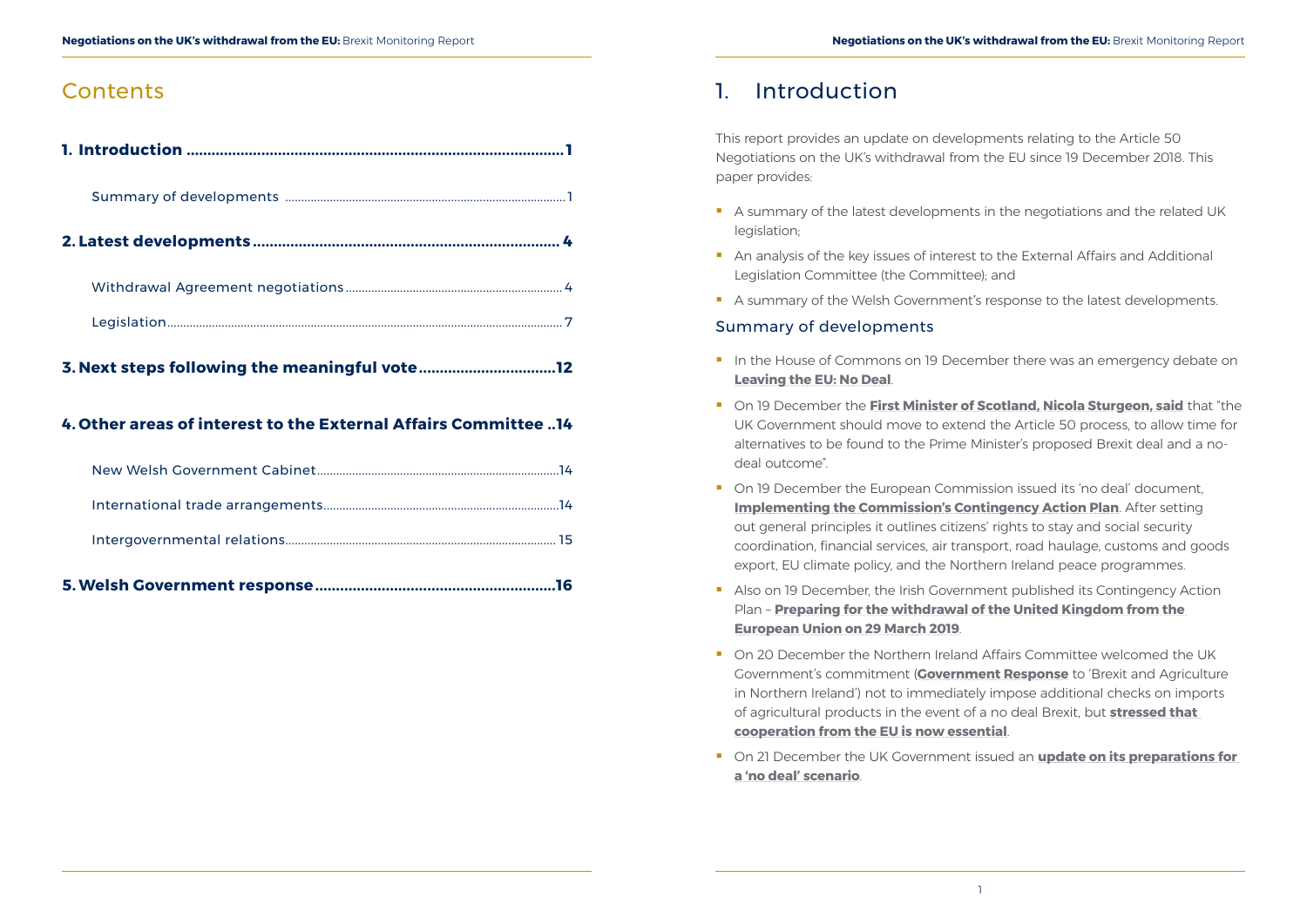- On 7 January the First Minister, Mark Drakeford, said in a **press release about ['no deal'](https://gov.wales/newsroom/firstminister/2019/190107-first-minister-starts-new-year-with-no-deal-brexit-warning/?lang=en)**, "Such an outcome would be hugely damaging. Claims of a 'managed no-deal' need to be dismissed for the nonsense they are. Leaving without a deal would be hugely damaging and must be avoided."
- On 8 January the First Minister, Mark Drakeford, gave a statement in Plenary providing an **Update on EU Transition**.
- On 11 January the House of Commons' Exiting the EU Committee published the **[Government Response to the Committee's Report on the rights of UK and EU](https://publications.parliament.uk/pa/cm201719/cmselect/cmexeu/1872/187202.htm)  [citizens](https://publications.parliament.uk/pa/cm201719/cmselect/cmexeu/1872/187202.htm)**.
- **T** On 14 January the Prime Minister made a statement on **Leaving the EU**, which focussed on the 'Ireland-Northern Ireland backstop'.
- Also on 14 January, in a **[joint letter](https://www.consilium.europa.eu/en/press/press-releases/2019/01/14/joint-letter-of-president-tusk-and-president-juncker-to-theresa-may-prime-minister-of-the-united-kingdom/)**, European Council President Tusk and European Commission President Juncker wrote to the Prime Minister detailing the legal and political standing of the Political Declaration and the 'Ireland-Northern Ireland backstop'. The Prime Minister also **[wrote to the two](https://assets.publishing.service.gov.uk/government/uploads/system/uploads/attachment_data/file/770770/Letter_from_the_Prime_Minister_to_President_Juncker_and_President_Tusk.pdf)  [presidents](https://assets.publishing.service.gov.uk/government/uploads/system/uploads/attachment_data/file/770770/Letter_from_the_Prime_Minister_to_President_Juncker_and_President_Tusk.pdf)**.
- On 15 January during the House of Commons debate on the **[European Union](https://hansard.parliament.uk/commons/2019-01-15/debates/2504FA7B-45BE-423D-8971-E451EF0594A9/EuropeanUnion(Withdrawal)Act)  [\(Withdrawal\) Act](https://hansard.parliament.uk/commons/2019-01-15/debates/2504FA7B-45BE-423D-8971-E451EF0594A9/EuropeanUnion(Withdrawal)Act)**, the Government was defeated in the 'Meaningful Vote' by 432-202, and the Leader of the Opposition, Jeremy Corbyn, announced a no confidence motion. In a Point of Order after the vote, the Prime Minister said that she would make a statement about the way forward and table an amendable motion by Monday 21 January
- On 15 January President Juncker made a **[statement on the Meaningful Vote](http://europa.eu/rapid/press-release_STATEMENT-19-432_en.htm)  [defeat in the House of Commons](http://europa.eu/rapid/press-release_STATEMENT-19-432_en.htm)**, and **[Frans Timmermans and Michel Barnier](http://europa.eu/rapid/press-release_SPEECH-19-442_en.htm)  [spoke in the European Parliament](http://europa.eu/rapid/press-release_SPEECH-19-442_en.htm)**.
- Also, on 15 January the Counsel General Designate and Brexit Minister, Jeremy Miles, made a Plenary Statement on **the UK Government's current proposals for EU Withdrawal**.
- **On 16 January the [motion of no Confidence in the Government](https://hansard.parliament.uk/commons/2019-01-16/debates/D130C27B-C328-48F8-B596-03F05BF2EF8A/NoConfidenceInHerMajesty’SGovernment)** was defeated. Afterwards, **[the Prime Minister said](https://www.gov.uk/government/speeches/pms-statement-at-downing-street-16-january-2019)** that she would be "inviting MPs from all parties to come together to find a way forward. One that both delivers on the referendum and can command the support of Parliament. This is now the time to put self-interest aside. I have just held constructive meetings with the leader of the Liberal Democrats, and the Westminster leaders of the SNP and Plaid Cymru. From tomorrow, meetings will be taking place between senior Government representatives, including myself, and groups of MPs who represent the widest possible range of views from across Parliament – including our confidence and supply partners the Democratic Unionist Party".
- Also on 16 January, the Assembly **held a debate** on 'no deal' Brexit, and the First Minister answered a **topical question** on the UK Parliament Vote on the UK Government's Brexit Deal. The motion put forward for debate asking the Assembly to reject a 'no deal' Brexit and requesting that the First Minister calls for an emergency meeting of the Joint Ministerial Committee (Plenary) to take place was passed by 37-16.
- Additionally, on 16 January, the House of Commons' Exiting the EU Committee's published its report **[Response to the vote on the Withdrawal Agreement and](https://publications.parliament.uk/pa/cm201719/cmselect/cmexeu/1902/190202.htm)  [Political Declaration: Options for Parliament.](https://publications.parliament.uk/pa/cm201719/cmselect/cmexeu/1902/190202.htm)**
- **The First Minister [wrote to the Prime Minister](https://twitter.com/jamswilliams85/status/1085551654303399941)** on 16 January setting out his views on the next steps the UK Government should take following the House of Commons vote.
- On 17 January the UK Government Leader of the House **[announced that](https://www.bbc.co.uk/news/uk-politics-46901217)** the House of Commons would have a full day debate on 29 January in relation to the UK Government's statement and motion on the next steps it intends to take after losing the 'meaningful vote'.
- On 17 January, Leader of the Opposition Jeremy Corbyn **wrote to the Prime [Minister](https://twitter.com/jeremycorbyn/status/1085892746668331008)** asking her to rule out a 'no deal' Brexit before meeting with him for discussions. The Prime Minister responded saying that that was an 'impossible condition'.
- **On 21 January, the Prime Minister [made a statement](https://www.gov.uk/government/speeches/pm-statement-to-the-house-of-commons-on-brexit-21-january-2019)** to the House of Commons, updating Members on discussions with party leaders and backbenchers. She said that she will continue to consider the issue of the 'backstop' in a way that can command the greatest possible support, and then take the conclusions of those discussions back to the EU.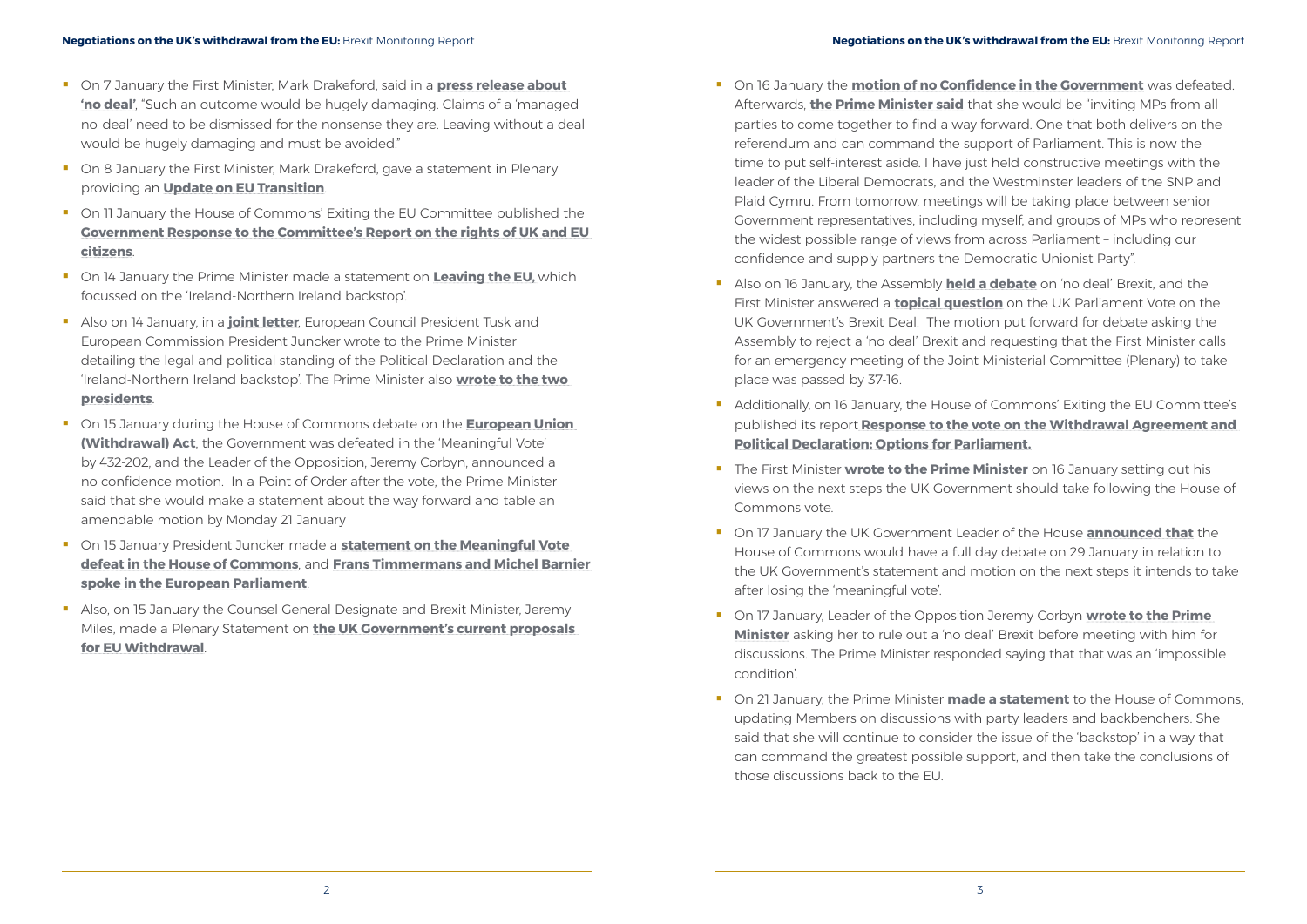## <span id="page-4-0"></span>2. Latest developments

#### Withdrawal Agreement negotiations

House of Commons Debate on the Withdrawal Agreement and related developments

On 25 November the **[Withdrawal Agreement](https://assets.publishing.service.gov.uk/government/uploads/system/uploads/attachment_data/file/759019/25_November_Agreement_on_the_withdrawal_of_the_United_Kingdom_of_Great_Britain_and_Northern_Ireland_from_the_European_Union_and_the_European_Atomic_Energy_Community.pdf)** and **[Political Declaration](https://assets.publishing.service.gov.uk/government/uploads/system/uploads/attachment_data/file/759021/25_November_Political_Declaration_setting_out_the_framework_for_the_future_relationship_between_the_European_Union_and_the_United_Kingdom__.pdf)** on the future relationship between the UK and EU, as negotiated between the UK Government and European Commission, were endorsed by leaders of the EU-27 at a special summit of the European Council.

Under **[section 13\(1\)\(b\) of the European Union \(Withdrawal\) Act 2018](http://www.legislation.gov.uk/ukpga/2018/16/section/13)**, any withdrawal agreement and framework for the future relationship reached by the UK Government with the EU must be approved by a resolution of the House of Commons in order to be ratified. Starting on 4 December, the UK Government scheduled five days of debate on the ratification of the deal, with the vote due to take place on 11December.

On 10 December, and after three days of debate, the Prime Minister made a [statement to Parliament](https://www.gov.uk/government/speeches/pms-statement-on-exiting-the-european-union-10-december-2018) informing them that the vote would be deferred. She stated that, if the vote were to take place, "the deal would be rejected by a significant margin". An obstacle to this approval was disagreement surrounding the possibility within the Prime Minister's deal of the "Northern Irish backstop" and the Prime Minister announced that she was seeking further assurances from the EU about these arrangements. After discussions with the European Council, the Prime Minister **[outlined](https://www.gov.uk/government/speeches/pm-statement-on-european-council-17-december-2018)** the Council's "firm determination" to work on a subsequent agreement to avoid triggering the backstop. Moreover, the UK Government [published a paper](https://assets.publishing.service.gov.uk/government/uploads/system/uploads/attachment_data/file/769954/NI_unilateral_commitments_-_9_January_FINAL.pdf) highlighting the internal UK Government commitments to Northern Ireland and its integral place in the UK.

We have spoken at length about why we want to avoid the backstop, but it is not in the EU's interests either, for this backstop gives the UK tariff-free access to the EU's market, and it does so with no free movement of people, no financial contribution, no requirement to follow most of the level playing field rules and no need to allow EU boats any access to our waters for fishing. Furthermore, under these arrangements, UK authorities in Northern Ireland would clear goods for release into the EU single market with no further checks or controls. This is unprecedented and means the EU relying on the UK for the functioning of its own market, so the EU will not want this backstop to come into force, and the exchange of letters today makes it clear that, if it did, the EU would do all it could to bring it to an end as quickly as possible.

Prior to the resumption of the 'meaningful vote' debate, on 8 January the House of Commons passed **[an amendment put forward by MPs from the Conservative](https://publications.parliament.uk/pa/bills/cbill/2017-2019/0304/Amend/finance3_daily_rep_0107.1-7.html)  [and Labour parties](https://publications.parliament.uk/pa/bills/cbill/2017-2019/0304/Amend/finance3_daily_rep_0107.1-7.html)** to the Finance Bill (No 3) 2017-19 to limit the UK Government's financial powers in the event of a 'no deal' Brexit. It would require the explicit consent of Parliament to implement 'no deal' provisions. The following day the UK Parliament voted in favour of an **[amendment put forward by Dominic Grieve MP](https://hansard.parliament.uk/commons/2019-01-09/debates/19010974000003/BUSINESSOFTHEHOUSE(SECTION13(1)(B)OFTHEEUROPEANUNION(WITHDRAWAL)ACT2018)(NO2))  [to the Business of the House motion](https://hansard.parliament.uk/commons/2019-01-09/debates/19010974000003/BUSINESSOFTHEHOUSE(SECTION13(1)(B)OFTHEEUROPEANUNION(WITHDRAWAL)ACT2018)(NO2))** requiring the the UK Government to come back to the House of Commons to set out its next steps within 3 working days of the meaningful vote (i.e. by 21 January).

The debate in both the House of Commons and the House of Lords recommenced on 9 January. Throughout the debate, the "backstop" was the primary point of discussion. Alongside this, Welsh MPs raised concerns of the impact of the deal on Wales. **[On the first day of debate](https://hansard.parliament.uk/commons/2019-01-09/debates/BD4FDA5D-2936-4732-918C-5275D575722A/EuropeanUnion(Withdrawal)Act)**, Chris Elmore MP for Ogmore stated that this deal provided uncertainty for the 143,000 people employed by the manufacturing industry in Wales, as well as for the future of agricultural exports, with 90% of Welsh lamb exported outside the UK going to countries within the EU.

On 14 January the UK Government published an **[exchange of letters](https://www.gov.uk/government/publications/exchange-of-letters-between-the-uk-and-eu-on-the-northern-ireland-backstop)** between the Prime Minister and the Presidents of the European Commission and European Council in relation to the Ireland-Northern Ireland 'backstop'. The Prime Minister also made a **[statement to the House of Commons](https://hansard.parliament.uk/commons/2019-01-14/debates/B9AD9CDC-0B9C-44B8-A468-45B38CD3B2A2/LeavingTheEU)** in relation to the 'backstop' on 14 January, stating that:

> Nevertheless, I fully understand that these new assurances still will not go as far as some would like.

The vote took place on 15 January and the Prime Minister's deal **[was defeated](https://www.parliament.uk/business/news/2019/parliamentary-news-2019/meaningful-vote-on-brexit-resumes-in-the-commons/)**. MPs voted 432 to 202, with a majority of 230 votes rejecting the deal.

The European Commission President Jean-Claude Juncker **[responded](https://www.bbc.co.uk/news/world-europe-46887188)** to the vote with the following:

I urge the United Kingdom to clarify its intentions as soon as possible.

## Time is almost up.

In response to the defeat, the Leader of the Opposition tabled a 'vote of no confidence' for the following day, 16 January. Following the motion being tabled, the Prime Minister promised:

> I will then hold meetings with my colleagues, our confidence and supply partner the Democratic Unionist party, and senior parliamentarians from across the House to identify what would be required to secure the backing of the House.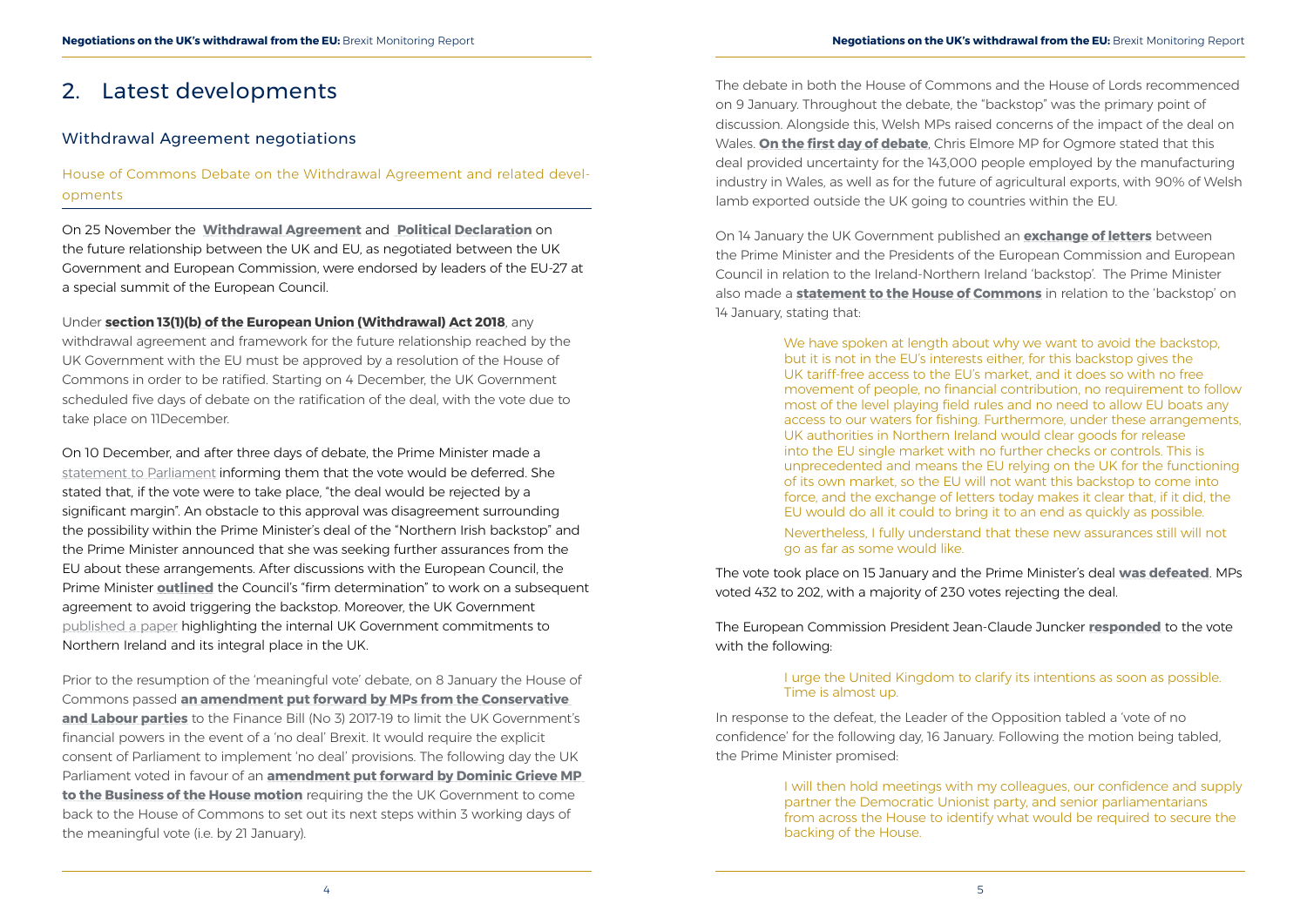<span id="page-5-0"></span>She also promised to make a statement about the way forward and table an amendable motion by Monday 21 January.

On 16 January, the **[motion of no confidence was defeated](https://hansard.parliament.uk/commons/2019-01-16/debates/D130C27B-C328-48F8-B596-03F05BF2EF8A/NoConfidenceInHerMajesty’SGovernment)** with 306 votes in favour of the motion, and 325 votes in support of the Prime Minister. The Prime Minister reiterated her duty to identify a way forward that could secure the backing of the House, and outlined that she had proposed a series of meetings between senior parliamentarians and representatives of the Government over the coming days.

#### 'No deal' preparations

Much of this analysis has been taken from **[a Research Service article](https://seneddresearch.blog/2019/01/08/preparations-for-a-no-deal-brexit-the-latest-position/)** published on 8 January, with some additional information from the External Affairs and Additional Legislation Committee session **[on 7 January](http://record.assembly.wales/Committee/5061)**.

Over the last month, the UK Government and European Commission have stepped up their preparations for the UK leaving the EU under a 'no deal' scenario. The UK Government has continued to update its '**[no deal' technical notices](https://www.gov.uk/government/collections/how-to-prepare-if-the-uk-leaves-the-eu-with-no-deal)**, with over 100 published.

On 18 December 2018, the UK Treasury committed more than £2 billion in additional funding across 25 government departments for 2019-20 to prepare for this scenario.

The most significant Brexit allocations include £480 million for the Home Office to increase the capacity of the Border Force, £410 million for the Department for Environment, Food and Rural Affairs to ensure 'uninterrupted trade' in agri-food and fisheries products, and £375 million for HM Revenue and Customs to employ additional staff for increased customs activity. The Barnett consequential to the Welsh Government resulting from this spending is £31 million.

- **•** Working with the UK Government in the preparation of its 'no deal' technical notices.
- Developing the £50 million EU transition fund, and holding back some of the money allocated to this to be used in the event of a 'no deal' Brexit.
- **Using civil contingency preparations to address any immediate and emergency** impacts of leaving the EU without a deal.

The European Commission started to implement its 'no deal' contingency plan on 19 December, and **[launched 14 'no deal' proposals](https://ec.europa.eu/info/publications/communication-19-december-2018-preparing-withdrawal-united-kingdom-european-union-30-march-2019-implementing-commissions-contingency-action-plan_en)** on 19 December. These include encouraging its Member States to take a generous approach to the rights of UK citizens in the EU, provided that this approach is reciprocated by the UK; allowing air services between the UK and EU to temporarily continue for 12 months after the UK leaves the EU, and ensuring that aviation licenses will temporarily remain valid for 9 months; and allowing UK road hauliers to temporarily carry goods into the EU, provided that the UK reciprocates.

The Irish Government has also published its **[contingency plan for a 'no deal'](https://merrionstreet.ie/MerrionStreet/en/News-Room/Releases/No_Deal_Brexit_Contingency_Plan.pdf)  [Brexit](https://merrionstreet.ie/MerrionStreet/en/News-Room/Releases/No_Deal_Brexit_Contingency_Plan.pdf)**. This sets out its plans for such a scenario covering a number of policy areas. It states that additional checks and controls will be required on an East-West basis at ports and airports. Additional ports infrastructure is being planned for Dublin and Rosslare, and there are also proposals for Dublin Airport. The Irish Government is also keen to preserve the use of the UK's roads and ports as a 'landbridge' between Ireland and continental Europe. The UK has negotiated **[continued](https://www.gov.uk/government/news/uk-to-remain-in-common-transit-convention-after-brexit)  [membership of the Common Transport Convention](https://www.gov.uk/government/news/uk-to-remain-in-common-transit-convention-after-brexit)** after Brexit, including in a 'no deal' scenario.

The First Minister told the External Affairs and Additional Legislation Committee on 7 January that the Welsh Government has been undertaking a number of actions to prepare for a 'no deal' Brexit. These include:

The Welsh Government has also rearranged **[Plenary business for 22 January](http://www.senedd.assembly.wales/ieListDocuments.aspx?MId=5419&x=1)** so that there will be five statements on the impact of a 'no deal' Brexit from Ministers, as well as an update from the First Minister on the UK's withdrawal from the EU.

#### Legislation

The **[Agriculture Bill](https://services.parliament.uk/bills/2017-19/agriculture.html)** has completed its Committee Stage in the House of Commons. The Bill aims to provide the legal framework for leaving the Common Agricultural Policy and establishing new systems for agricultural and land management support across the UK. Schedule 3 of the Bill applies specifically to Wales and these powers were included at the request of the Welsh Government. These powers are intended to be time-limited until the Welsh Government brings forward its own Agriculture Bill. The Assembly's Climate Change, Environment and Rural Affairs Committee (CCERA) and Constitutional and Legislative Affairs Committee (CLAC) have both reported on the **[Legislative Consent Memorandum](http://www.assembly.wales/laid%20documents/lcm-ld11765/lcm-ld11765-e.pdf)** (LCM) in relation to the Bill. The **[CCERA committee](http://www.assembly.wales/laid%20documents/cr-ld12020/cr-ld12020-e.pdf)** has recommended that the Assembly should consent to the provisions in the Bill, subject to wide-ranging conditions, including that that Welsh Government should seek amendments to the UK Bill and should give various commitments to the Assembly. If the conditions cannot be satisfied, the Committee recommends that consent should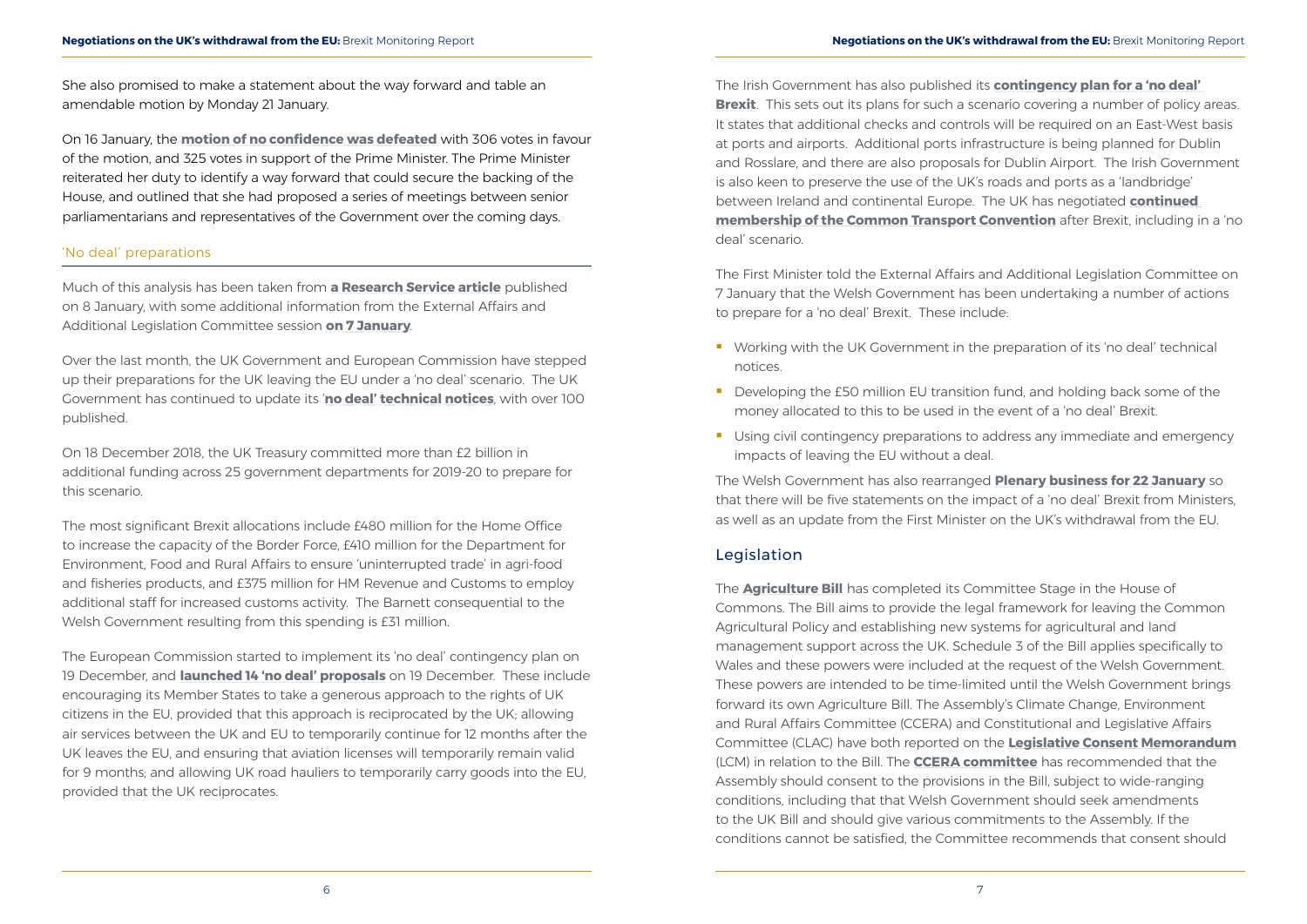be limited to the provisions in Part 2, Schedule 3 of the Bill, which enable the immediate continuation of financial support after Brexit. In **[its report](http://www.assembly.wales/laid%20documents/cr-ld12021/cr-ld12021-e.pdf)**, CLAC states that it is concerned that the Welsh Government did not introduce its own Bill for scrutiny in the Assembly. It states that, until a response is received from the Welsh Government, it is not in a position to formulate a view as to whether the Assembly should provide its consent to the clauses of the Bill referred to in the LCM.

The **[Fisheries Bill](https://services.parliament.uk/bills/2017-19/fisheries.html)** has also completed its Committee Stage in the House of Commons. It provides a number of powers that will enable UK and Welsh Ministers to introduce secondary legislation. The Bill contains a number of broad delegated powers and does not set out detailed policy. As with the Agriculture Bill, this Bill contains provisions relating to Wales at the request of the Welsh Government. An **[LCM](http://www.assembly.wales/laid%20documents/lcm-ld11847/lcm-ld11847-e.pdf)** in relation to the Bill was laid before the Assembly on 15 November, and a **[supplementary LCM](http://www.assembly.wales/laid%20documents/lcm-ld12027/lcm-ld12027-e.pdf)** was laid on 10 January. The Cabinet Secretary states that she believes that it is appropriate to deal with these provisions in this UK Bill to ensure a UK-wide approach to creating the fisheries framework. However, as in the case of the Agriculture Bill, the Welsh Government has stated that it will bring forward a Welsh Fisheries Bill in the future. The House of Commons Environment, Food and Rural Affairs Committee launched a **[short inquiry](https://www.parliament.uk/business/committees/committees-a-z/commons-select/environment-food-and-rural-affairs-committee/inquiries/parliament-2017/scrutiny-of-the-fisheries-bill-17-19/)** on the proposed scope, provisions and powers in the Bill, and **[the Bill as amended](https://publications.parliament.uk/pa/bills/cbill/2017-2019/0305/cbill_2017-20190305_en_1.htm)** was published on 18 December. The CCERA committee took evidence on the LCM from stakeholders **[on](http://senedd.assembly.wales/ieListDocuments.aspx?CId=444&MId=5095)  [16 January](http://senedd.assembly.wales/ieListDocuments.aspx?CId=444&MId=5095)**.

The **[Healthcare \(International Arrangements\) Bill](https://services.parliament.uk/bills/2017-19/healthcareinternationalarrangements.html)** is at the same point in its parliamentary journey, having completed its Committee Stage on 29 November. The Bill provides the Secretary of State with powers to fund and arrange healthcare outside the UK and to give effect to reciprocal healthcare agreements between the UK and other countries. An **[LCM](http://www.assembly.wales/laid%20documents/lcm-ld11845/lcm-ld11845-e.pdf)** for the Bill was tabled on 15 November. In it, the Welsh Government agrees that the Bill is necessary to ensure residents can continue to benefit from reciprocal healthcare arrangements, and states its preference for a consistent UK-wide approach. However, it also raises concerns about the extent to which the Welsh Government will be involved in shaping the healthcare arrangements to be delivered under the Bill. In early January 2019, the Minister for Health and Social Services, Vaughan Gething, has given evidence on the LCM to the **Health, Social Care and Sport Committee** and the **Constitutional and Legislative Affairs Committee**.

The **[Trade Bill](https://services.parliament.uk/bills/2017-19/trade.html)** was introduced in November 2017 and provides powers for the implementation of international trade agreements and makes provision for establishing a trade remedies authority. It touches on devolved matters in a number of areas. The Welsh Government **[laid an LCM](http://www.assembly.wales/laid%20documents/lcm-ld11314/lcm-ld11314-e.pdf)** before the Assembly in December 2017, but said it could not recommend that the Assembly gave legislative consent to the Bill at that time. Both the **[External Affairs and Additional Legislation](http://www.assembly.wales/laid%20documents/cr-ld11458/cr-ld11458-e.pdf)  [Committee](http://www.assembly.wales/laid%20documents/cr-ld11458/cr-ld11458-e.pdf)** and the **[Constitutional and Legislative Affairs Committee](http://www.assembly.wales/laid%20documents/cr-ld11474/cr-ld11474-e.pdf)** published reports on the LCM. In July 2018 the Welsh Government stated that it welcomed amendments made to the Bill. In **[evidence](http://record.assembly.wales/Committee/5048)** to the External Affairs and Additional Legislation Committee, the then First Minister stated that he welcomed the amendments tabled by the UK Government, however he outlined one remaining area of concern around the proposed trade remedies authority. On 8 October, the Assembly's Constitutional and Legislative Affairs Committee **[published its report](http://www.assembly.wales/laid%20documents/cr-ld11767/cr-ld11767-e.pdf)** on the Scrutiny of regulations made under the Trade Bill. The Committee Stage of the Bill in the House of Lords began on 21 January, where Peers voted in favour of an amendment that means that the Bill will be halted after its Committee Stage and not progress to Report Stage until the government has presented proposals for a process for making international trade agreements after Brexit.

The most recent Brexit Bill to be introduced is the **[Immigration and Social](https://services.parliament.uk/Bills/2017-19/immigrationandsocialsecuritycoordinationeuwithdrawal.html)  [Security Co-ordination \(EU Withdrawal\) Bill](https://services.parliament.uk/Bills/2017-19/immigrationandsocialsecuritycoordinationeuwithdrawal.html)**, which had its first reading in the House of Commons on 20 December. The Bill will provide the legal framework for the future immigration system once the UK leaves the EU. It ends free movement and protects the status of Irish citizens in UK immigration law. The Bill will also enable changes to be made to the current rules for social security co-ordination, maintaining consistency between the future immigration system and the UK's future arrangements on social security. In the view of the UK Government, the immigration matters to which the provisions of the Bill relate are not within the legislative competence of the Assembly.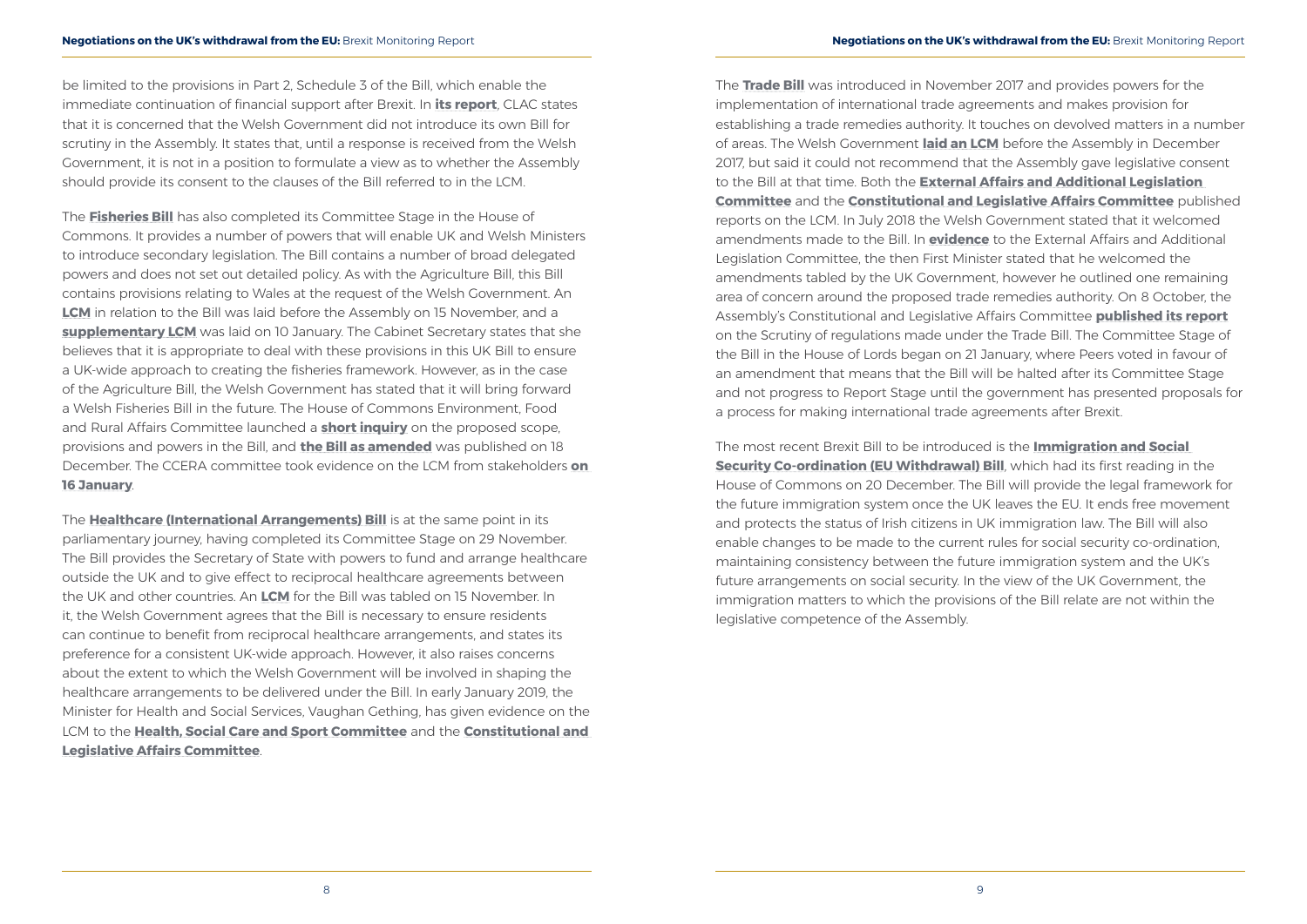On 19 December, the UK Government published its **[Draft Environment](https://assets.publishing.service.gov.uk/government/uploads/system/uploads/attachment_data/file/766849/draft-environment-bill-governance-principles.pdf)  [\(Principles and Governance\) Bill 2018](https://assets.publishing.service.gov.uk/government/uploads/system/uploads/attachment_data/file/766849/draft-environment-bill-governance-principles.pdf)** to address the environmental 'governance gap' following Brexit. Its publication was a requirement of the **[European Union](http://www.legislation.gov.uk/ukpga/2018/16/contents/enacted)  [\(Withdrawal\) Act 2018](http://www.legislation.gov.uk/ukpga/2018/16/contents/enacted)**. Aspects of the draft Bill apply in Wales, including the Office for Environmental Protection and the environmental principles, but only in relation to reserved matters. The draft Bill includes that Ministers of the Crown will 'have regard to' environmental principles when making decisions. The Secretary of State for Environment, Food and Rural Affairs, Michael Gove, has invited the devolved administrations to join DEFRA's proposals. Therefore, the scope of the draft Bill could be extended to cover devolved areas if the Welsh Government choses to adopt a joint approach. The Welsh Government is yet to announce its plans. The Chair of the CCERA Committee, Mike Hedges AM, has **[written](http://senedd.assembly.wales/documents/s83011/Correspondence%20from%20the%20Chair%20-%2010%20January%202019.pdf)** to the Minister for Environment, Energy and Rural Affairs to determine the Welsh Government's approach.

In terms of **subordinate legislation**, in January 2019, the number of UK Brexit statutory instruments needed to prepare the statute book for Brexit was revised down from 800 to '**fewer than 600**'. So far, 322 Brexit-related SIs have been laid in the UK Parliament since the EU Withdrawal Act received Royal Assent on 26 June 2018, and 76 have completed their passage through Parliament. In terms of regulations made by Welsh Ministers, 12 proposed negative instruments have been tabled for consideration, out of a total of '**[around 50'](http://www.senedd.assembly.wales/documents/s82605/Paper%2012%20-%20Letter%20from%20the%20Welsh%20Government%20regarding%20scrutiny%20of%20regulations%20arising%20from%20the%20Europ.pdf)**.

Assembly Standing Order 30C now requires that, for regulations made in devolved areas by UK Ministers under the EU Withdrawal Act, the Welsh Government must lay a **[written statement](http://senedd.assembly.wales/mgIssueHistoryHome.aspx?IId=23211)** notifying the Assembly of the regulations in question. Where the regulations amend primary legislation, the Welsh Government must also lay a **[Statutory Instrument Consent Memorandum](http://senedd.assembly.wales/mgIssueHistoryHome.aspx?IId=20457)** (SICM). The Welsh Government has now laid written statements in relation to 75 regulations to be made by UK Ministers in devolved areas, as well as 14 SICMs. In **[Plenary on 16 January](http://record.assembly.wales/Plenary/5418)**, Suzy Davies tabled a Statutory Instrument Consent Motion on the **[Marine Environment](http://www.assembly.wales/laid%20documents/sicm-ld12019/sicm-ld12019-e.pdf)  [\(Amendment\) \(EU Exit\) Regulations 2018](http://www.assembly.wales/laid%20documents/sicm-ld12019/sicm-ld12019-e.pdf)**. During the debate on the motion, she highlighted the Welsh Government's approach to Brexit subordinate legislation and the ability of the Assembly to scrutinise statutory instruments effectively.

In relation to Assembly scrutiny of Brexit legislation more generally, in December the Llywydd **[wrote a letter](http://senedd.assembly.wales/documents/s81844/Correspondence%20from%20the%20Llywydd%20to%20the%20First%20Minister%20regarding%20legislation%20for%20Brexit.pdf)** to the then First Minister Carwyn Jones, outlining issues raised at a Chairs' Forum meeting on 28 November, when the role of the Assembly in scrutinising Brexit-related legislation was discussed. The letter states that Chairs raised concerns about the role of the Assembly in the process of legislating for

Brexit. This included the fact that the Welsh Government has sought delegated powers for Welsh Ministers in a number of UK Bills, rather than bringing forward its own Bills for scrutiny by the Assembly. It also mentioned the fact that Welsh Ministers have agreed to a significant proportion of Brexit subordinate legislation being made by UK Ministers, using concurrent powers on behalf of Welsh Ministers. The new First Minister, Mark Drakeford, responded on 11 January and stated that the Welsh Government's approach reflects the need to respond to the 'extraordinary circumstances' surrounding Brexit, rather than any attempt to frustrate the Assembly's role as a legislature. Although he agreed that the legislative consent procedure does not allow Members to carry out the same detailed level of scrutiny that they are able to do for Assembly legislation, he stated the Welsh Government would not have been able to bring this volume of legislation before the Assembly in such a compressed time period.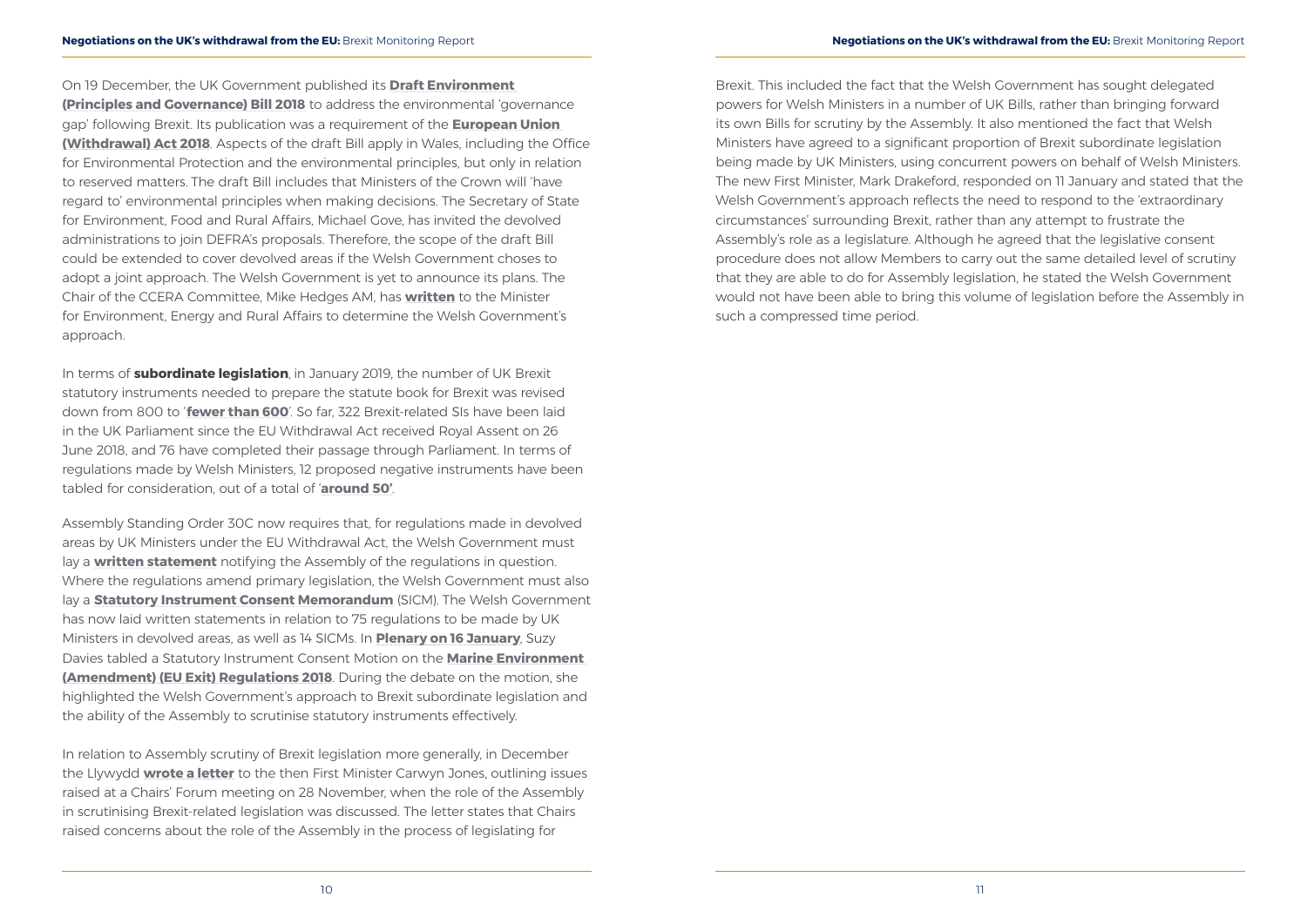## <span id="page-8-0"></span>3. Next steps following the meaningful vote

The Prime Minister will make a statement to the House of Commons on the next steps following the meaningful vote and table an amendable motion by Monday 21 January. It is difficult to say what will happen next beyond this, and that the Prime Minister intends to meet with her party colleagues, her confidence and supply partners in the Democratic Unionist Party and senior parliamentarians to seek a way forward.

- A second vote in Parliament on the Government's deal:
- To leave the EU with no deal on 29 March 2019:
- To call for the UK Government to re-negotiate the deal to achieve a specific outcome; or
- In addition to voting on the policy choices for leaving the EU, whether the UK parliament should hold a second referendum either to decide on the type of Brexit or whether to remain or leave the EU.

The House of Commons' Exiting the EU Committee's **[report published on 16](https://publications.parliament.uk/pa/cm201719/cmselect/cmexeu/1902/190202.htm)  [January](https://publications.parliament.uk/pa/cm201719/cmselect/cmexeu/1902/190202.htm)** suggests that MPs should be able to vote on four options on what happens next in the Brexit process. These are:

Additionally, four backbench MPs—Nick Boles, Yvette Cooper, Geraint Davies and Dominic Grieve—have presented Bills before the House of Commons. Nick Boles' **[European Union \(Withdrawal\) \(No. 2\) Bill](https://services.parliament.uk/Bills/2017-19/europeanunionwithdrawalno2.html)** had its first reading before the House of Commons on 15 January. Under this if the UK Government did not come up with a deal acceptable to the House of Commons then the Liaison Committee would be able to develop a deal which would be voted on by the House of Commons, with the UK Government required to implement its provisions if it was successfully passed. However, the Liaison Committee rejected its proposed involvement on 16 January. Yvette Cooper's EU (Withdrawal) (No. 3) Bill was **[presented to the House](https://publications.parliament.uk/pa/cm201719/cmagenda/OP190121.pdf)  [of Commons](https://publications.parliament.uk/pa/cm201719/cmagenda/OP190121.pdf)** on 21 January. Nick Boles has indicated that this No. 3 Bill will be a revised version of his Bill and will, for all practical purposes, supersede it. It omits the role set out for the Liaison Committee in the No. 2 Bill and would give the Government until 26 February to get parliamentary approval for a Withdrawal Agreement, allowing Parliament to vote on an extension of Article 50 if it fails. Dominic Grieve has **[also tabled two Bills](https://publications.parliament.uk/pa/cm201719/cmagenda/OP190116.pdf)**, with one calling for preparation for a second referendum and the other calling for a second referendum. **[Geraint](https://services.parliament.uk/bills/2017-19/termsofwithdrawalfromeureferendum.html)  [Davies' Bill](https://services.parliament.uk/bills/2017-19/termsofwithdrawalfromeureferendum.html)** to require the holding of a referendum to endorse the United Kingdom and Gibraltar's exit deal from the EU or to decide to remain in the EU will receive

- Rule out a 'no deal' outcome to the negotiations;
- **Commit to an immediate series of cross-party discussions in Parliament and joint** working with the devolved institutions to agree a new way forward, which must include a renegotiation based around a firm commitment to participation in the single market and a customs union or a return to the citizens of the UK through commitment to a General Election or a public vote;
- Request an extension of the Article 50 process to facilitate this;
- **EXTERNAL EXE** Legislate to remove the reference to 29 March 2019 as Exit Day in the EU (Withdrawal) Act.

its Second Reading in the House of Commons on 25 January. Since these are not UK Government Bills, there are limited opportunities for MPs to debate and vote on them. For example, the Bill introduced by Geraint Davies that is referred to above received its First Reading in the House of Commons in September 2017.

Following her defeat in the 'meaningful vote', the First Minister **[wrote to the Prime](https://twitter.com/jamswilliams85/status/1085551654303399941)  [Minister on 16 January](https://twitter.com/jamswilliams85/status/1085551654303399941)**. He highlights the need to work in the interest of the UK as a whole and reach out to compromise across the political spectrum, with both political leaders across the House and with the devolved administrations. The First Minister calls for an urgent meeting of the JMC Plenary and outlines a number of steps that should be taken in this meeting: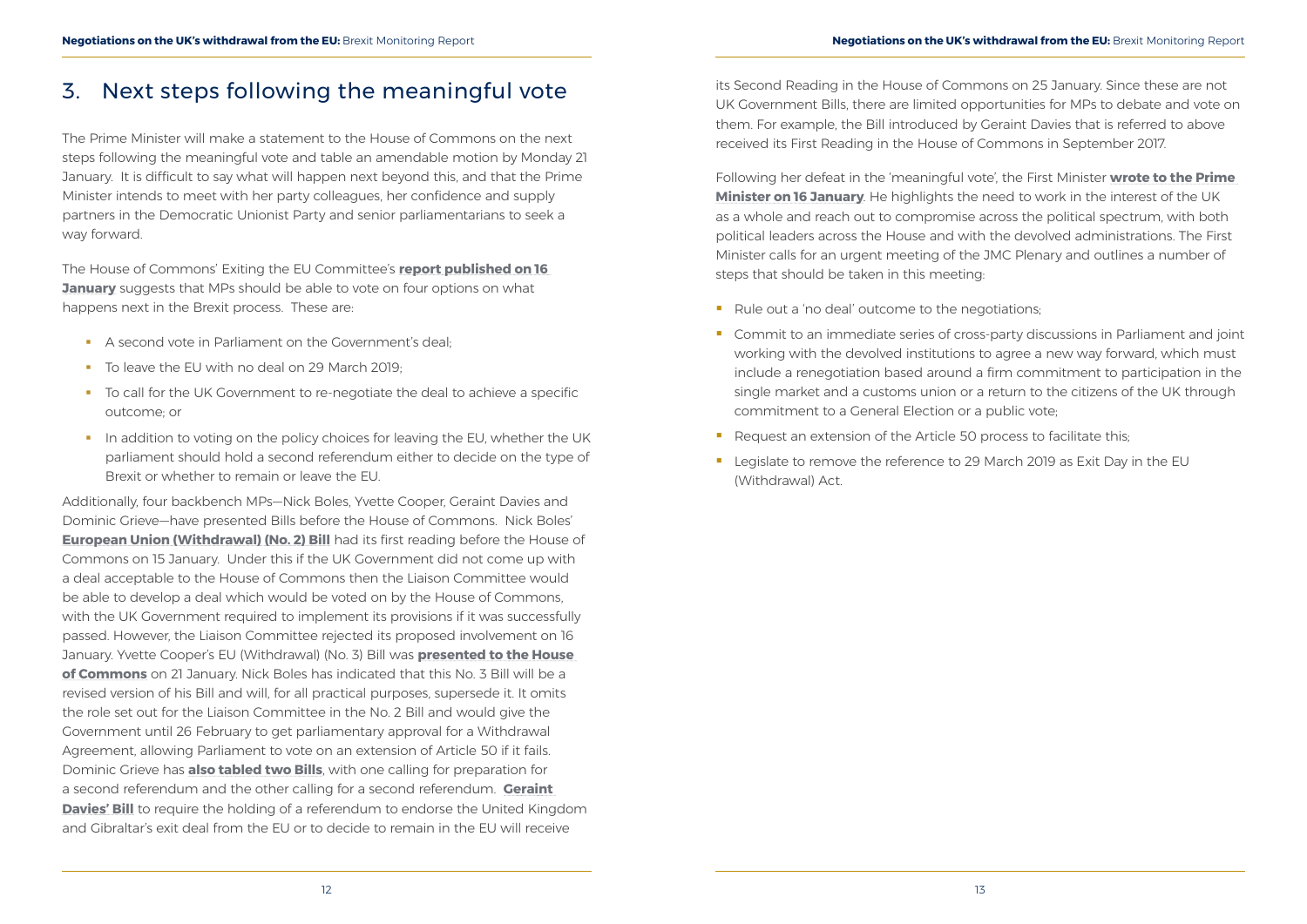## <span id="page-9-0"></span>4. Other areas of interest to the External Affairs Committee

### New Welsh Government Cabinet

On 13 December 2018, the First Minister, Mark Drakeford, **[appointed his Cabinet](https://beta.gov.wales/written-statement-ministerial-appointments)** following his election as First Minister.

The First Minister has appointed Eluned Morgan to lead a new portfolio as **Minister for International Relations and the Welsh Language**, and she will be responsible for International Trade promotion; Wales in Europe; and maximising the potential of Wales' overseas offices.

**Counsel General Designate and Brexit Minister** Jeremy Miles will lead the Welsh Government's Brexit work. He will be responsible for representing the Welsh Government on the JMC(EN) and Ministerial Forum on EU Negotiations; the Shared Prosperity Fund; and overseeing Brexit related legislation.

Jane Hutt has been appointed as **Deputy Minister to work directly for the First Minister**. The First Minister and Deputy Minister will work together on a range of areas including Constitutional Affairs and inter-governmental relations, with there being flexibility as to which one will lead on issues at a particular time according to governmental priorities.

### International trade arrangements

On 28 December, the House of Commons' International Trade Select Committee published its report on **[UK trade policy transparency and scrutiny](https://publications.parliament.uk/pa/cm201719/cmselect/cmintrade/1043/104302.htm)**. The Welsh Government provided **[written evidence](http://data.parliament.uk/writtenevidence/committeeevidence.svc/evidencedocument/international-trade-committee/uk-trade-policy-transparency-and-scrutiny/written/85937.html)** to the Committee.

In relation to the involvement of devolved administrations in developing trade policy, the Committee concluded that:

> It is crucial that the Government take account of the views of each nation and region within the United Kingdom in formulating an independent trade policy. Current structures are not sufficiently robust to provide for structured engagement and extensive consultation.

It recommends that the UK Government forms a statutory UK intergovernmental international trade committee. The Committee considers that the UK Government should have a duty to consult the committee on the mandate for future trade negotiations; regularly update the committee on progress with negotiations; and consult the committee on the final text of an agreement prior to ratification. In addition, it recommends that a representative from each of the devolved administrations and the Local Government Association should be included on the UK Government's Strategic Trade Advisory Group, to allow for detailed consultation throughout the negotiation process.

### Intergovernmental relations

The House of Commons' Scottish Affairs Committee is undertaking an inquiry into **[the relationship between the Scottish and UK Governments](https://www.parliament.uk/business/committees/committees-a-z/commons-select/scottish-affairs-committee/inquiries/parliament-2017/relationship-uk-scottish-governments-17-19/)** that covers many of the themes emerging from the Committee's work on intergovernmental relations and Brexit. Its terms of reference cover the effectiveness of intergovernmental machinery such as the Joint Ministerial Committee, whether Brexit might necessitate changes to this particularly around common UK frameworks, and whether lessons can be learned from other countries. The inquiry has taken evidence from academics, and also the Belgian and Canadian Governments.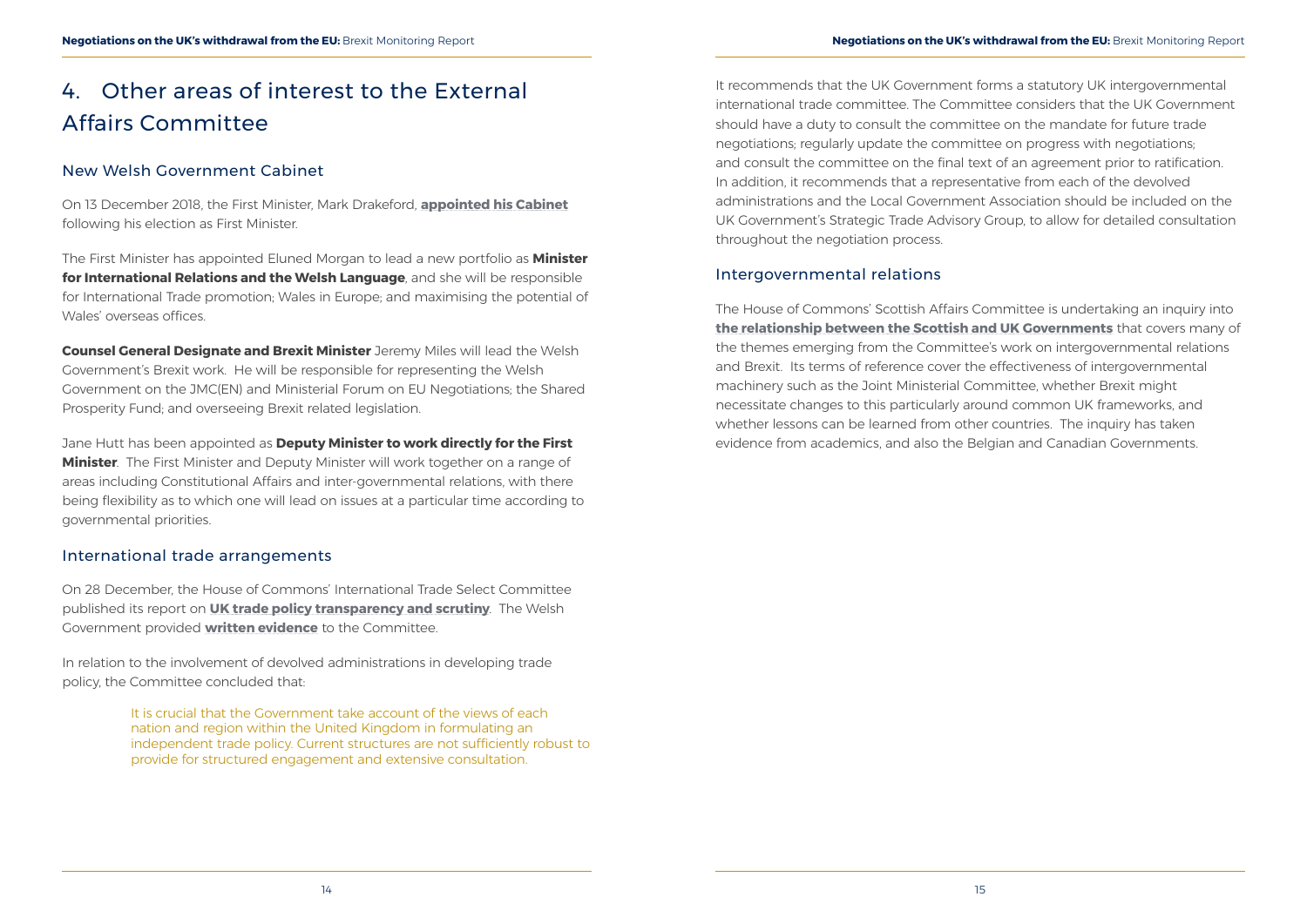## <span id="page-10-0"></span>5. Welsh Government response

On 13 December, the Supreme Court handed down its **[judgment](https://www.supremecourt.uk/cases/uksc-2018-0080.html)** following the referral made by the UK Government in relation to the Scottish Government's Continuity Bill. The Welsh Government responded in a **[written statement](https://beta.gov.wales/written-statement-supreme-court-reference-uk-withdrawal-european-union-legal-continuity-scotland-bill)** on 20 December by the Counsel General Designate and Brexit Minister Jeremy Miles, who intervened in the proceedings. He stated that:

- The intervention in the proceedings was not in relation to the Welsh Government's now-repealed Continuity Act, which it confirms was only a fall back option;
- In his view, had the Welsh Government's Continuity Bill remained in force, it would in all likelihood also have been rendered inoperable; and
- It is now time to move on and focus on the bigger picture.

On 7 January, following the meeting of the Joint Ministerial Committee (Plenary) (the JMC (P)) on 19 December, the First Minister published a **[written statement](https://beta.gov.wales/written-statement-meeting-jmcplenary-19-december-2018)** outlining discussion on two agenda items.

Firstly, after the Prime Minister called for the devolved governments to back her deal, the First Minister emphasised the rejection of the current deal by the Assembly and urged her to change the UK Government's approach to the negotiations. The statement noted that, while avoiding no deal is of vital importance, he called for greater intergovernmental collaboration to plan for that scenario.

Secondly, following an update on the review of intergovernmental relations commissioned by JMC(P) in March 2018, the First Minister said that he underlined the need for this review to proceed at pace, given the significant load the intergovernmental machinery will need to bear after the UK leaves the EU.

On 8 January, the First Minister made an **[oral statement](https://beta.gov.wales/oral-statement-update-eu-transition)** updating on EU transition. He criticised the approach of the UK Government towards the devolved administrations:

- 90% of red meat and shellfish exports go to the EU so the prospects of high tariffs with 'no deal' will add to the cost of exporting;
- Welsh shellfish are currently transported live and delivered to EU markets within 24 hours. Delaying this supply chain will lead to lower prices for producers due to poorer quality shellfish and an increase in shellfish mortality; and
- Calais does not have a Border Inspection Post, which would be needed for live animal exports and products of animal origin, and this will add to the costs of "production and bureaucracy".

The UK Government has made no attempt to build a cross-party consensus for its strategy and neither has it made any serious attempt to agree an approach to the negotiations with the devolved administrations.

The First Minister also discussed a 'no deal' Brexit, and stated that the passage of legislation necessary to prepare for Brexit is a heavy burden of unscheduled work for the Welsh Government and the National Assembly. With large proportions of preparations for a 'no deal' Brexit in the hands of the UK Government, he stated that they have found the UK Government, "too opaque, too slow and sometimes downright secretive" and that now is the time for real openness and full cooperation. He concluded by calling for the UK Government to ask the EU for an extension of article 50 to enable a general election or a public vote if it was unable to perform its role.

The Minister for Environment, Energy and Rural Affairs Lesley Griffiths **[raised](https://gov.wales/newsroom/environmentandcountryside/2019/190114-no-deal-could-have-devastating-impact-on-welsh-farming-fisheries-lesley-griffiths/?lang=en)  [concerns about the impact](https://gov.wales/newsroom/environmentandcountryside/2019/190114-no-deal-could-have-devastating-impact-on-welsh-farming-fisheries-lesley-griffiths/?lang=en)** on Welsh farming and fisheries of a 'no deal Brexit' on 14 January in advance of a meeting with her counterparts in the UK Government and Devolved Administrations at Westminster. The Minister stated that a 'no deal' scenario should be avoided at all costs to protect Welsh rural and coastal communities. She highlighted a number of issues of concern in a 'no deal' scenario:

On 15 January, the Counsel General and Brexit Minister made an **[oral statement](https://beta.gov.wales/oral-statement-uk-governments-current-proposals-eu-withdrawal)** on the UK Government's current proposals for the UK's withdrawal from the EU, stating that:

> Importers and exporters have no assurance on what basis they can conduct their business in just a few weeks' time. Agricultural produce faces crippling tariffs, and the risk of chaos around our ports could impact on supplies of anything from spare parts for cars to medicines to fresh fruit and vegetables.